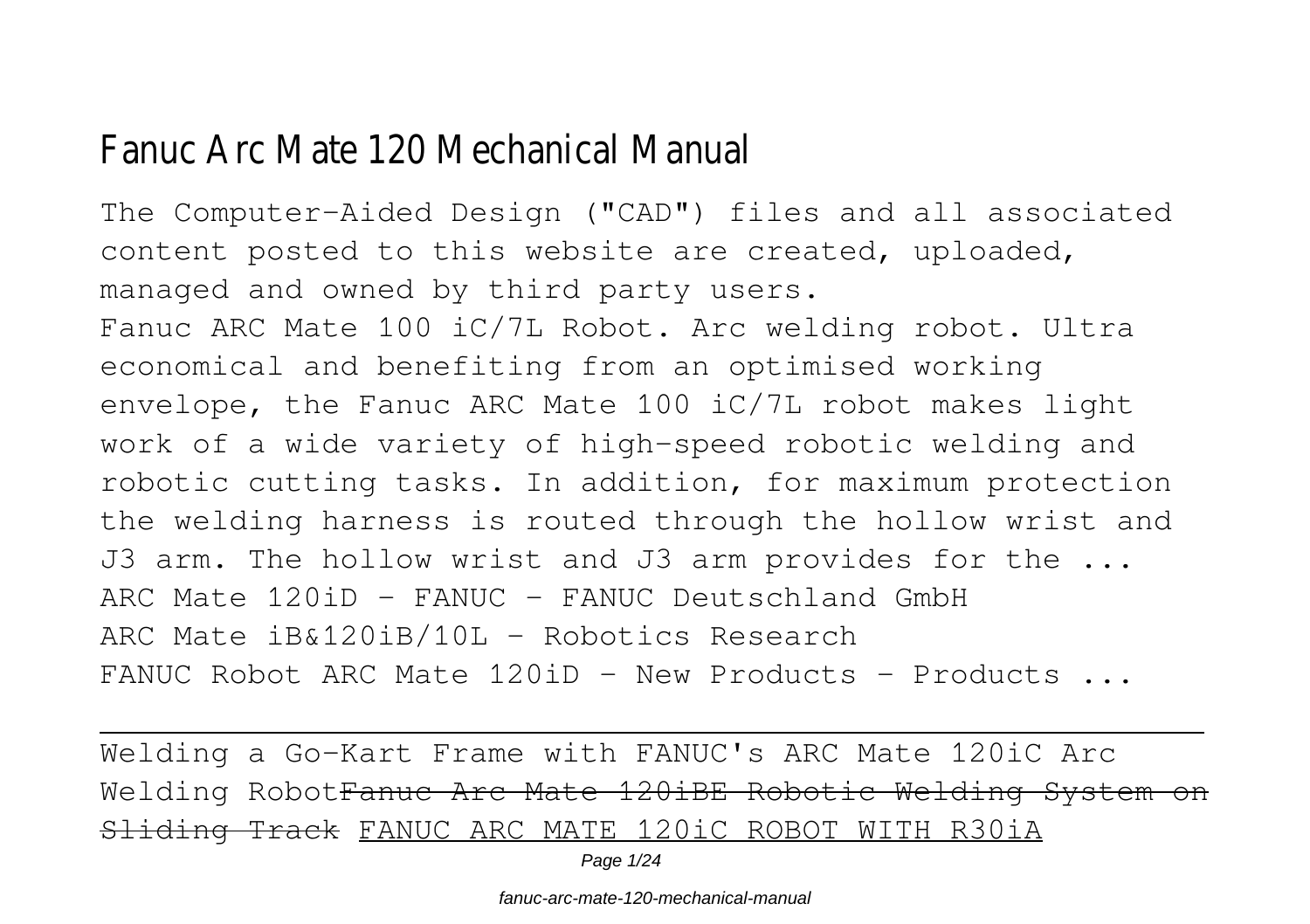## CONTROLLER AT EUROBOTS Fanuc ArcMate 120iB/10L

Fanuc ArcMate 120iL Robot*Fanuc Arcmate 120ic welding aluminum Two Fanuc ArcMate 120iC/12L-R30iB Welding* **FANUC ArcMate 120iC Series** Fanuc ARC Mate 120iC *FANUC ArcMate 120iL Welding Robot Arm*

Two Fanuc ArcMate 120 iC Robots Welding*FANUC M-10i A and Arc Mate 100iC Robots Demonstrate Coordinated Motion on a Basketball Robotic Welder Making its own Welding Table Car Factory - Kia Sportage factory production line Motoman TIG welding robot with MotoSense vision system Fanuc Welding Robot Programming Circles* Self programming robot welding How 6-Axis Industrial Robots Work **FANUC High Speed Bin Picking with 3D Area Sensor FANUC Teach Pendant programming demo - Rectangle with rounded corners** *New FANUC M-2000iA/1700L Robot Lifts Corvette Demonstrating Long Reach \u0026 Heavy Payload How To Program A Welding Robot* Lincoln Electric System 35 - FANUC ARC Mate 120iB/10L - R-30iA FANUC ARC Mate 120ic Welding Cell Fanuc Arcmate 120ib on 26' Rail Fanuc ArcMate 120iB-10L Welding Robot Used Tec Weld Automation / Page 2/24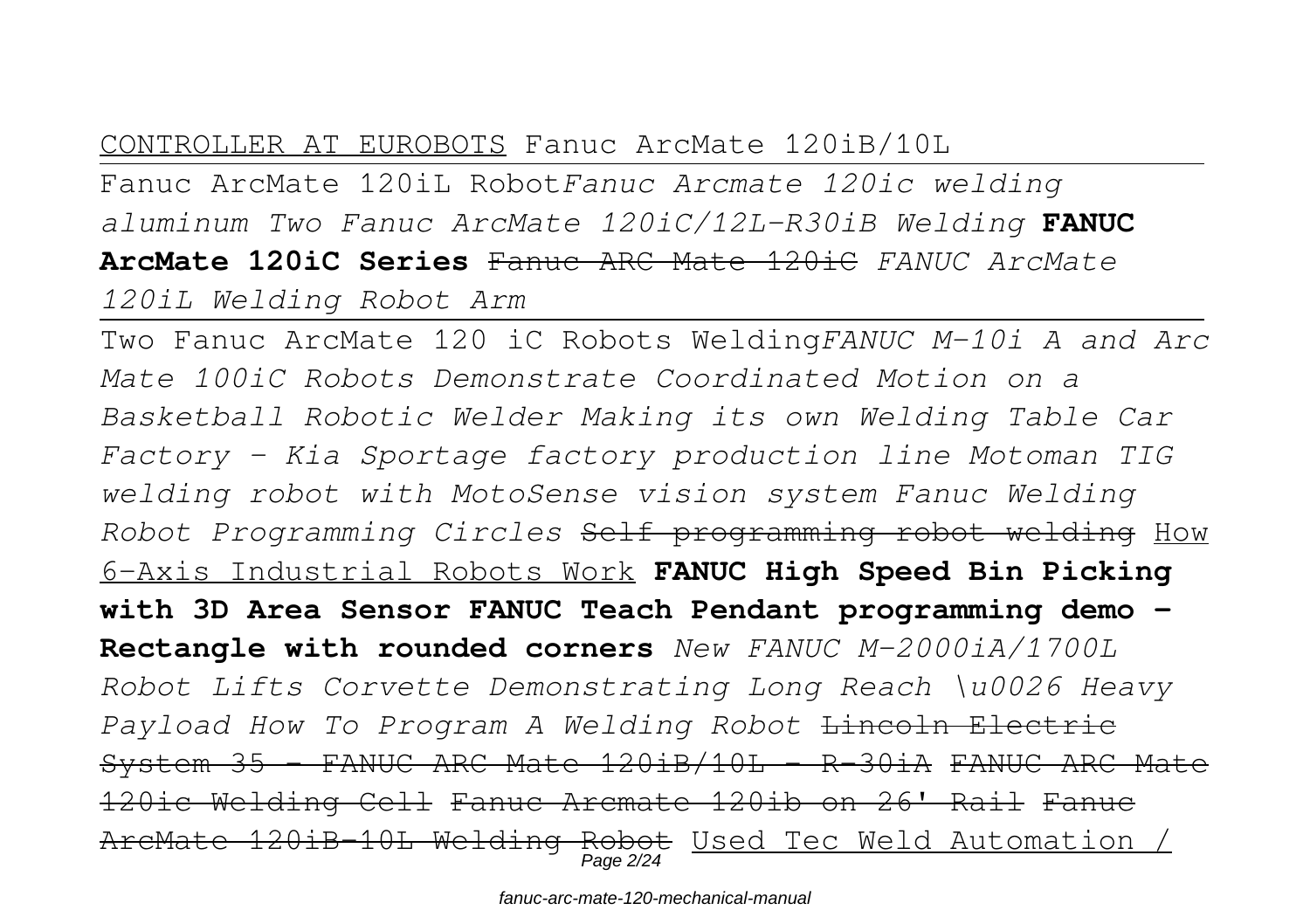# FanucRobot Fanuc ARC Mate 120iB 10L Welding Cell for Sale

Fanuc Arcmate 120i Robot welding *FANUC ArcMate 120 RJ3 Robot Arm* **Robot spawalniczy - Welding robot - Schweißroboter - FANUC ARC MATE 120iB10L** Fanuc Arc Mate 120 Mechanical The ARC Mate 120iC series is a six-axis, modular construction, electric servo-driven family of robots designed for precise, high-speed welding and cutting. Based on its simple and reliable construction, the ARC Mate 120iC and ARC Mate 120iC/10L provide accurate and consistent path performance.

ARC Mate 120 iC & 120iC/10L - FANUC America ARC Mate 12 0i D/12L Speed, accuracy and maximum access Designed specifically for welding applications, this model features outstanding axis speeds and ultimate precision within its class. The highly versatile robot can weld large parts thanks to its very long horizontal stroke.

FANUC welding robot ARC Mate  $120iD/12L$  - Speed, accuracy ... Page 3/24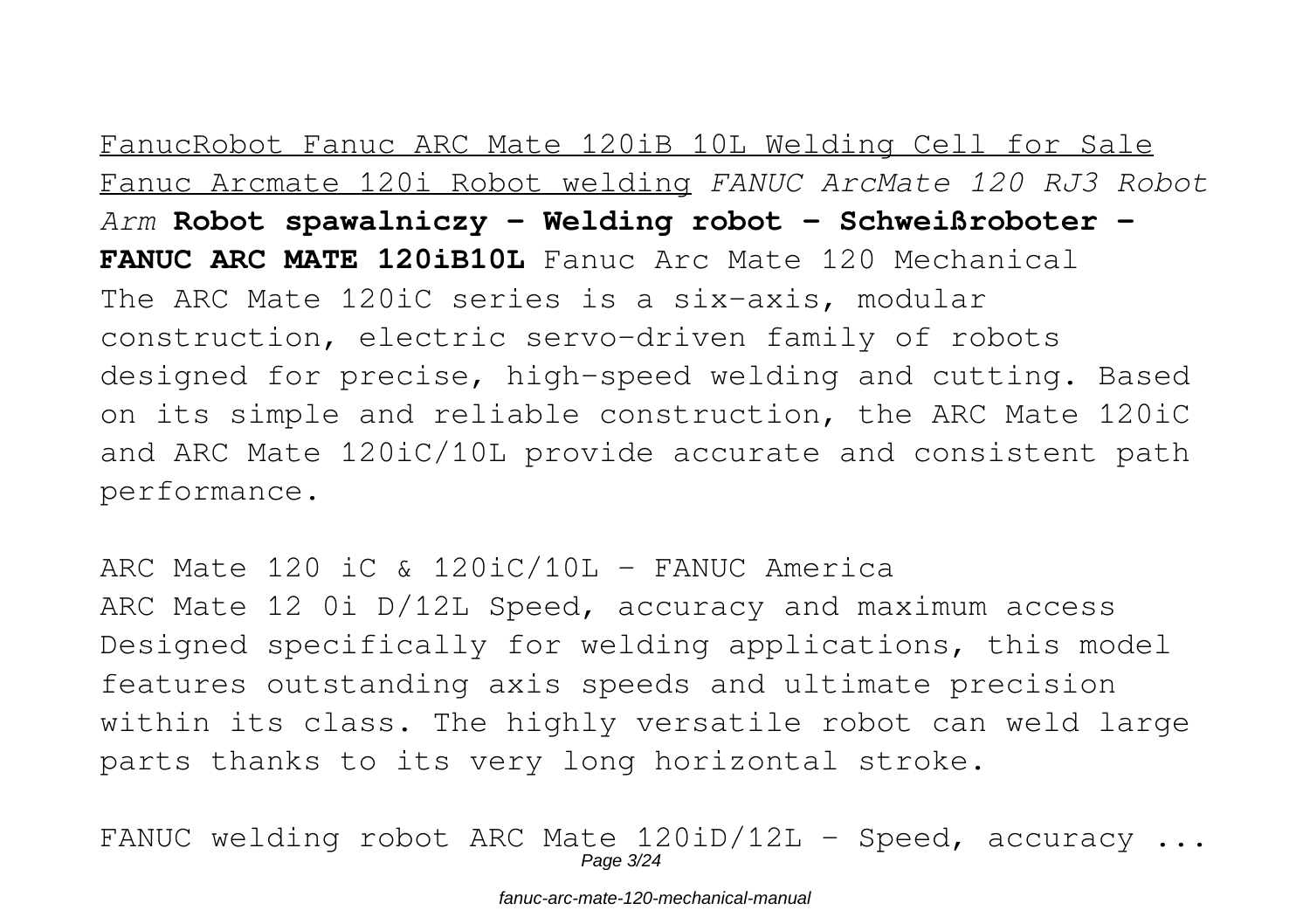An ideal all-round welding robot, the ARC Mate 12 0 i D's slim articulated design means it excels at welding in narrow jigs. It features a new drive train for significantly higher axis speeds and, thanks to its high rigidity, boasts a repeatability of  $\pm$  0.02 mm. For maximum operating flexibility, it has a large working envelope and can reach in very close to its own base. By combining FANUC ...

ARC Mate 120iD - FANUC | The Factory Automation Company FANUC has added and launched ARC Mate 120 i D, an arc welding robot with integrated cables, as an extension to the highly regarded ARC Mate 100 i D series. The new model has a larger payload and motion range. This is an arc welding robot with a payload of 25 kg and a reach of 1.8 m.

FANUC Robot ARC Mate  $120iD - New Products - Products \ldots$ The Arc mate 120ic is available in the FANUC R-30ia and FANUC R30ib controllers. The mechanical unit part number for this robot arm is A05B-1222-B201. While similar to its Page 4/24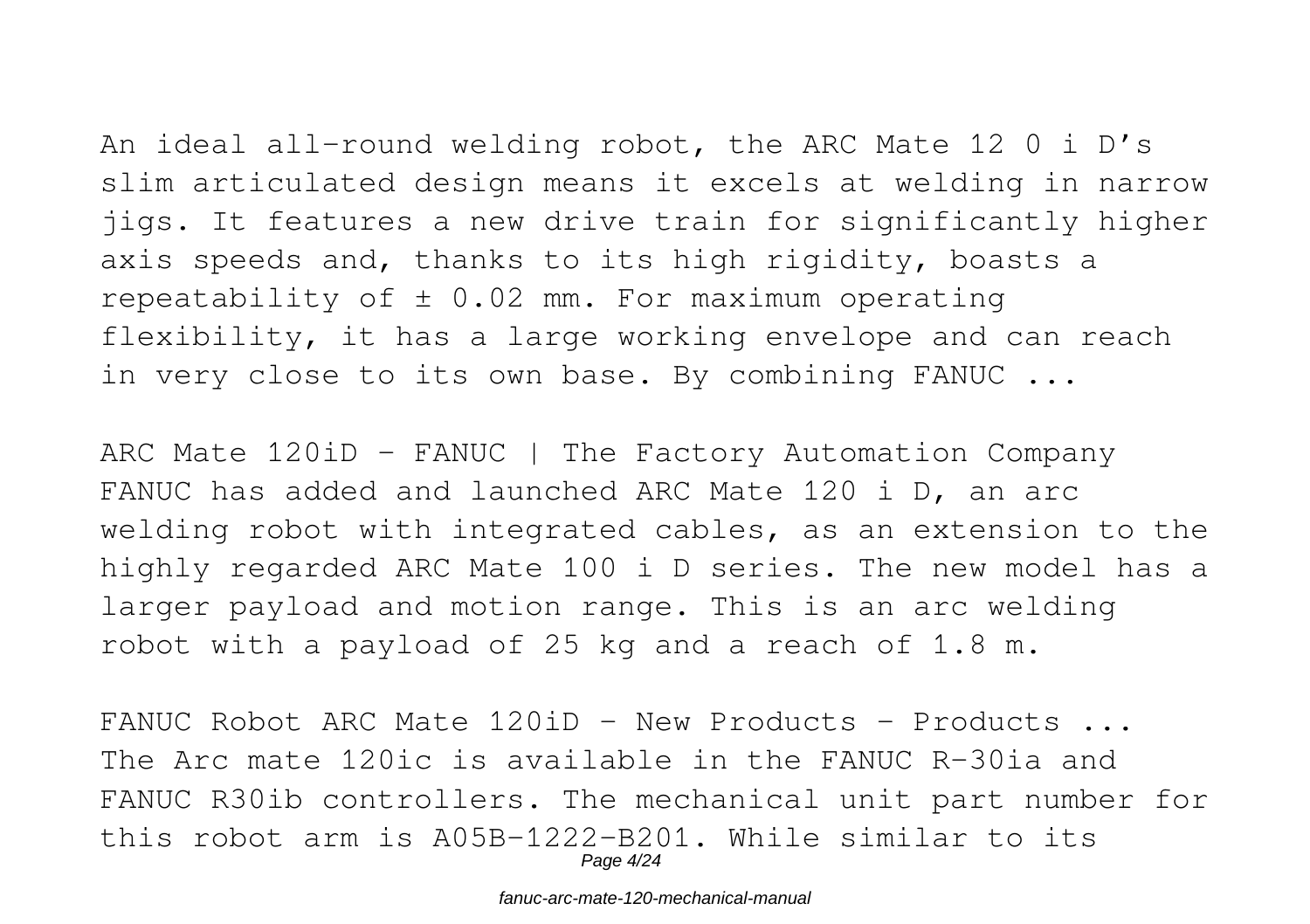predecessor the Arc Mate 120ib, this Arc Mate has a hollow wrist allowing for an internal cables, creating greater flexibility, durability and motion range than older robots.

FANUC Arc Mate 120iC - Robots Done Right Technical Data An ideal all-round welding robot, the ARC Mate 120iD's slim articulated design means it excels at welding in narrow jigs. It features a new drive train for significantly higher axis speeds and, thanks to its high rigidity, boasts a repeatability of  $\pm$  0.02 mm.

ARC Mate  $120$ iD - FANUC - FANUC Deutschland GmbH Basic Description The ARC Mate 120iB series is a six- axis, modular construction, electric servo-driven family of robots designed for precise, high-speed welding and cutting. Based on their simple and reliable construction, the ARC Mate 120iB and ARC Mate 120iB/10L provide accurate and consistent path performance necessary for welding and cutting.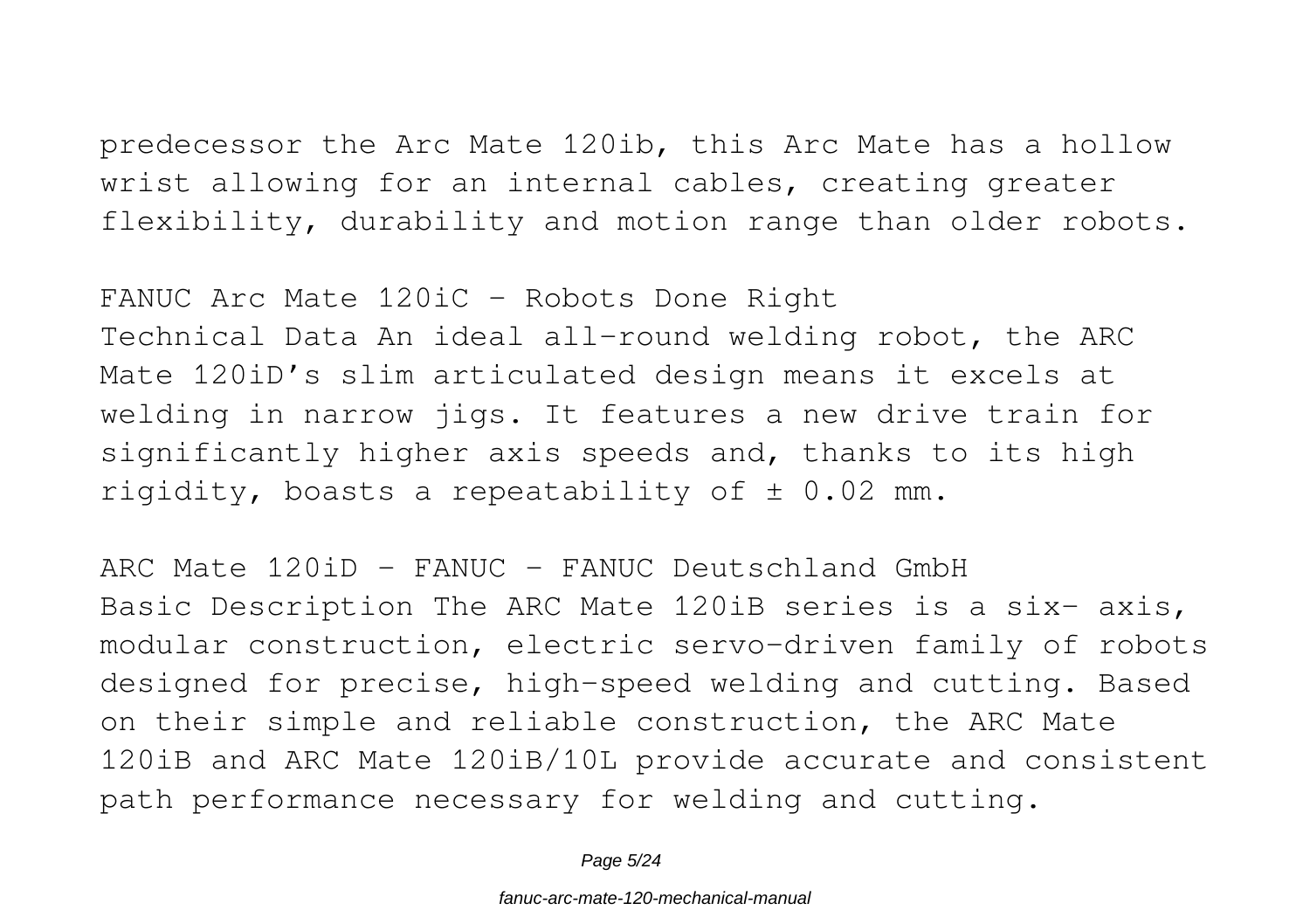ARC Mate iB&120iB/10L - Robotics Research The FANUC ARC Mate 120iB uses the FANUC RJ3iB controller and has a user-friendly teach pendant, making training easier. The system has the ability to be equipped with an air-cooled welding torch, ArcLink interface, safety holder and wire feeder. RobotWorx also offers a wide variety of used robots, including the reconditioned ARC Mate 120iB.

FANUC ARC Mate 120iB - RobotWorx - Industrial Robot ... FANUC America offers its experienced team to help solve the most complex automation challenges for any size business. Contact Us . ARC Mate FIND YOUR IDEAL ROBOT FOR EVERY FACTORY AUTOMATION NEED. 6 Robots found. ARC Mate 100iD. Payload:12 Kg. Axes:6; Reach:1441 mm. ARC Mate 100iD. Payload 12 Kg. Reach 1441 mm. Axes 6 Controlled Axes: 6: Product Information; MaxLoad Capacity At Wrist [kg] 12 ...

FANUC America Industrial Robots ARC Mate Available in both standard and long-arm versions, FANUC Page 6/24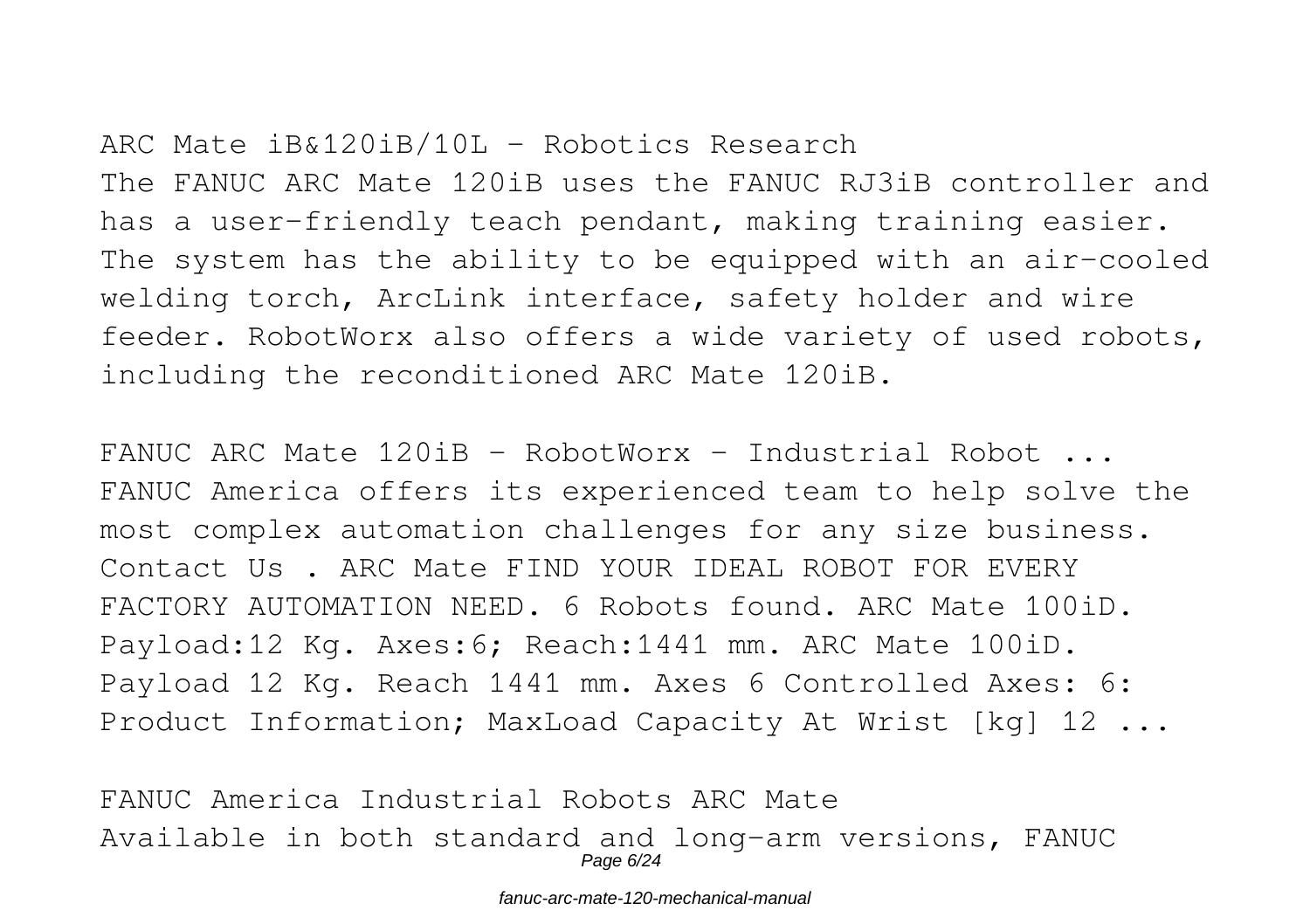Robotics' ARC Mate 120irobot sets the standard in robotic arc welding. Easy-to-use TorchMate II software allows users

to redefine the tool center point (TCP) of a welding torch that has become damaged or worn. Process I/O DI/DO: 40 points and analog in/output (welding interface).

## ArcTool - FANUC Robotics

The FANUC ARC Mate 120iC is a high-speed arc welding and cutting, six-axis industrial robot. Longer reach and payload than its predecessors increase the work envelope and payload capacity make the FANUC Arc Mate 120iC an ideal welding robot for any automated manufacturing floor.

FANUC ARC Mate 120iC - RobotWorx - Industrial Robot ... The FANUC Arc Mate 120iC/10L is a longer reach industrial robot designed for welding automation, robotic laser cutting, and robotic plasma welding. The FANUC 120iC10L is used in many arc welding scenarios due to extended reach of 2009MM.

Page 7/24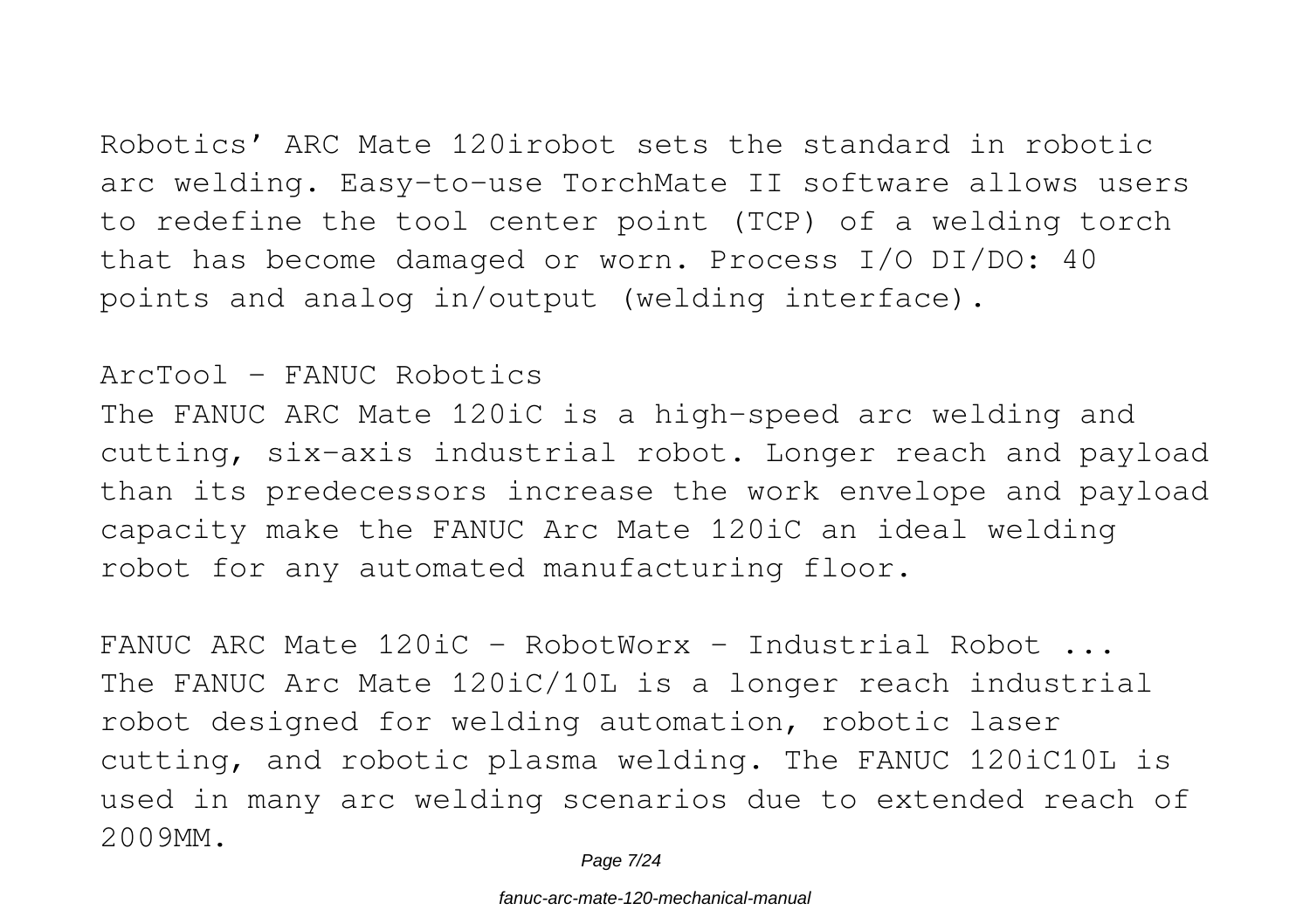FANUC Arc Mate 120ic/10L - Robots Done Right FANUC Robot ARC Mate 100iC / 120iC is the cables integrated arc welding robot. ARC Mate 100? iC Standard type, short arm type (12S), long arm type (7L) and ARC Mate 120iC Standard type, long arm type (12L) are available for various application adaptations.

FANUC Robot ARC Mate 100iC/120iC

Designed for precise, high-speed robotic welding and robotic cutting on heavier workpieces, the 6 axis Fanuc ARC Mate 120iC robot has the strength to increase your efficiency on any number of welding, soldering and cutting tasks. In addition, for maximum protection the welding harness is routed through the hollow wrist and J3 arm.

Fanuc ARC Mate 120iC Robot - Agile Robotic S Fanuc's (Fuji Automatic Numerical Control) Arcmate 120iB-10L is an electric servo-driven robot designed for precise, high-Page 8/24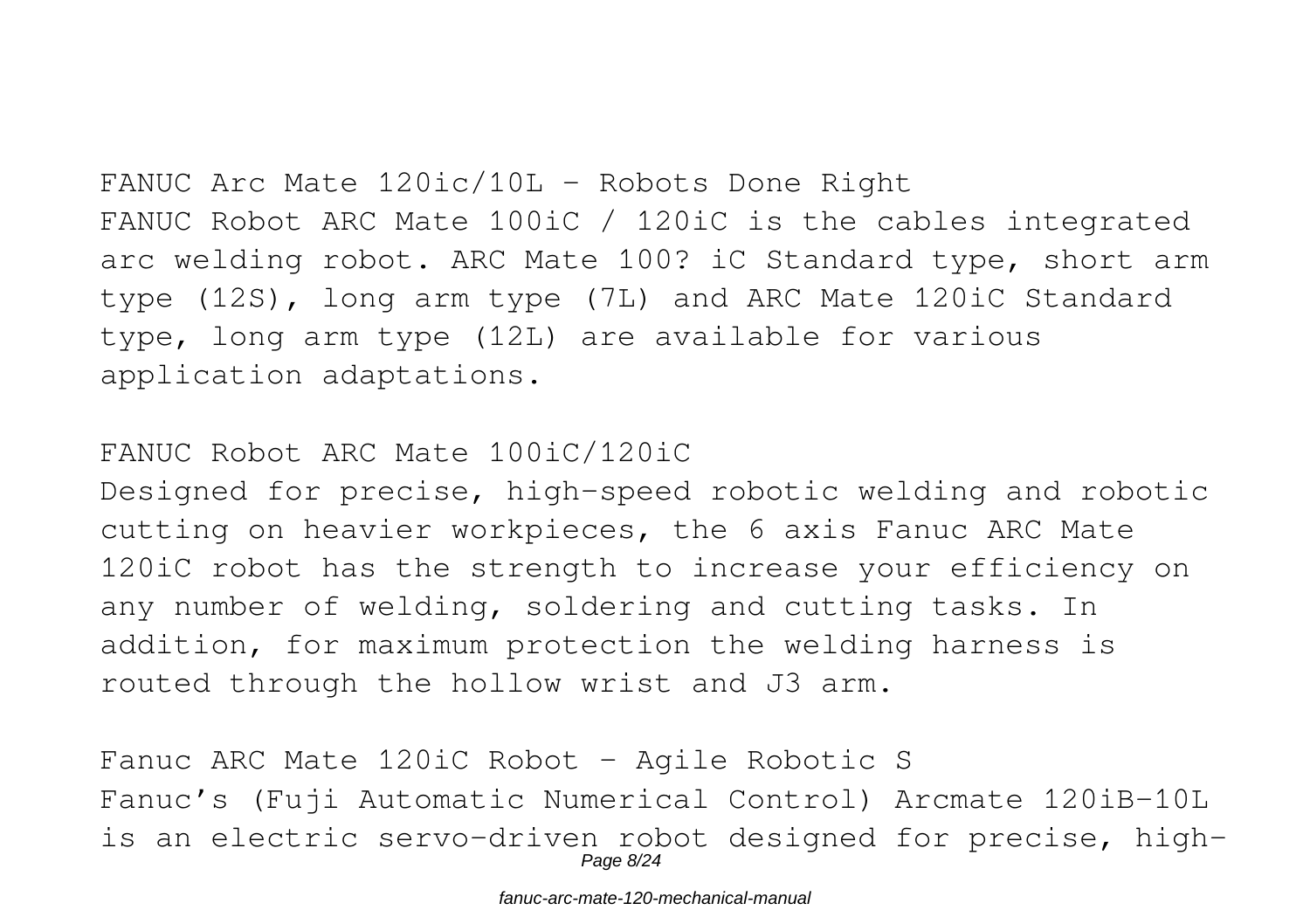speed welding and cutting. This compact and versatile robot features a 1667mm reach and 10kg load capacity, with mounting options ranging from floor to ceiling, angle or wall. Find additional Fanuc robot models for sale on our

iGAM - Arcmate 120iB-10L Fanuc Robot w/ RJ3iB Controller The Computer-Aided Design ("CAD") files and all associated content posted to this website are created, uploaded, managed and owned by third party users.

Arc mate 120 Fanuc | 3D CAD Model Library | GrabCAD Fanuc Arc Mate 120 Mechanical Manual FANUC ARC Mate 120 RJ-2 Controller The FANUC ARC Mate 120 robot is engineered for maximum reliability in a variety of welding fanuc manual fanuc series oi-model c - slideshare Oct 30, 2011 Transcript of "Fanuc manual fanuc series oi-model c" 638 D.4 MANUAL SETTING 2

Download PDF Manual Free Fanuc Rj 2 Mechanical Manual pdf Page 9/24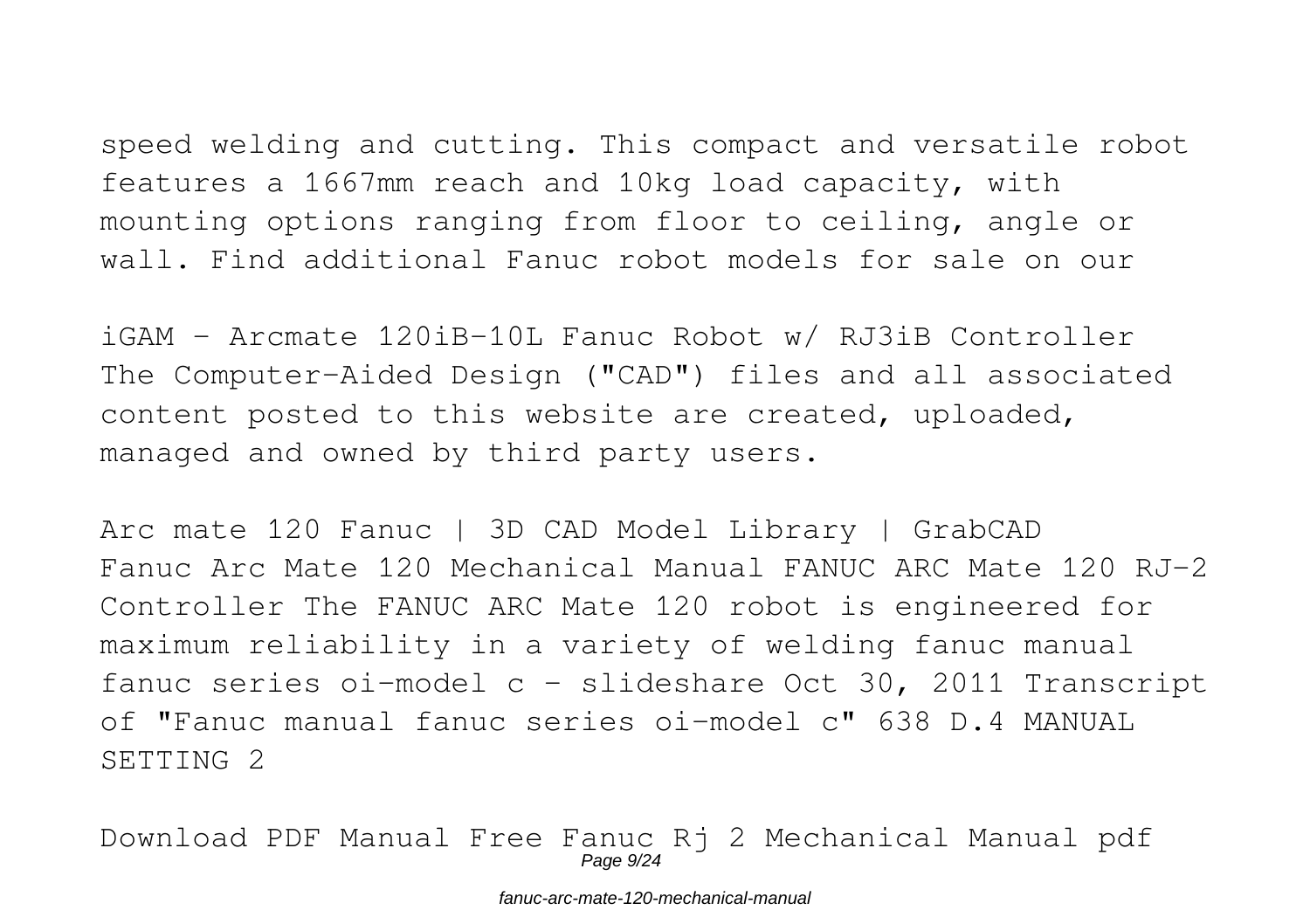Fanuc ARC Mate 100 iC/7L Robot. Arc welding robot. Ultra economical and benefiting from an optimised working envelope, the Fanuc ARC Mate 100 iC/7L robot makes light work of a wide variety of high-speed robotic welding and robotic cutting tasks. In addition, for maximum protection the welding harness is routed through the hollow wrist and J3 arm. The hollow wrist and J3 arm provides for the ...

Fanuc ARC Mate  $100$  iC/7L Robot - agilerobotics.com The Computer-Aided Design ("CAD") files and all associated content posted to this website are created, uploaded, managed and owned by third party users.

Fanuc ArcMate 120iC | 3D CAD Model Library | GrabCAD The FANUC ROBOT ARC Mate Sr. is a 6-axis articulated robot specially designed for arc welding with heavier payload up to 10 kg. The ARC Mate Sr. comes equipped with a highrigidity, easy to maintain mechanical unit which was designed with the ARC Mate, daughter machine, featuring low Page 10/24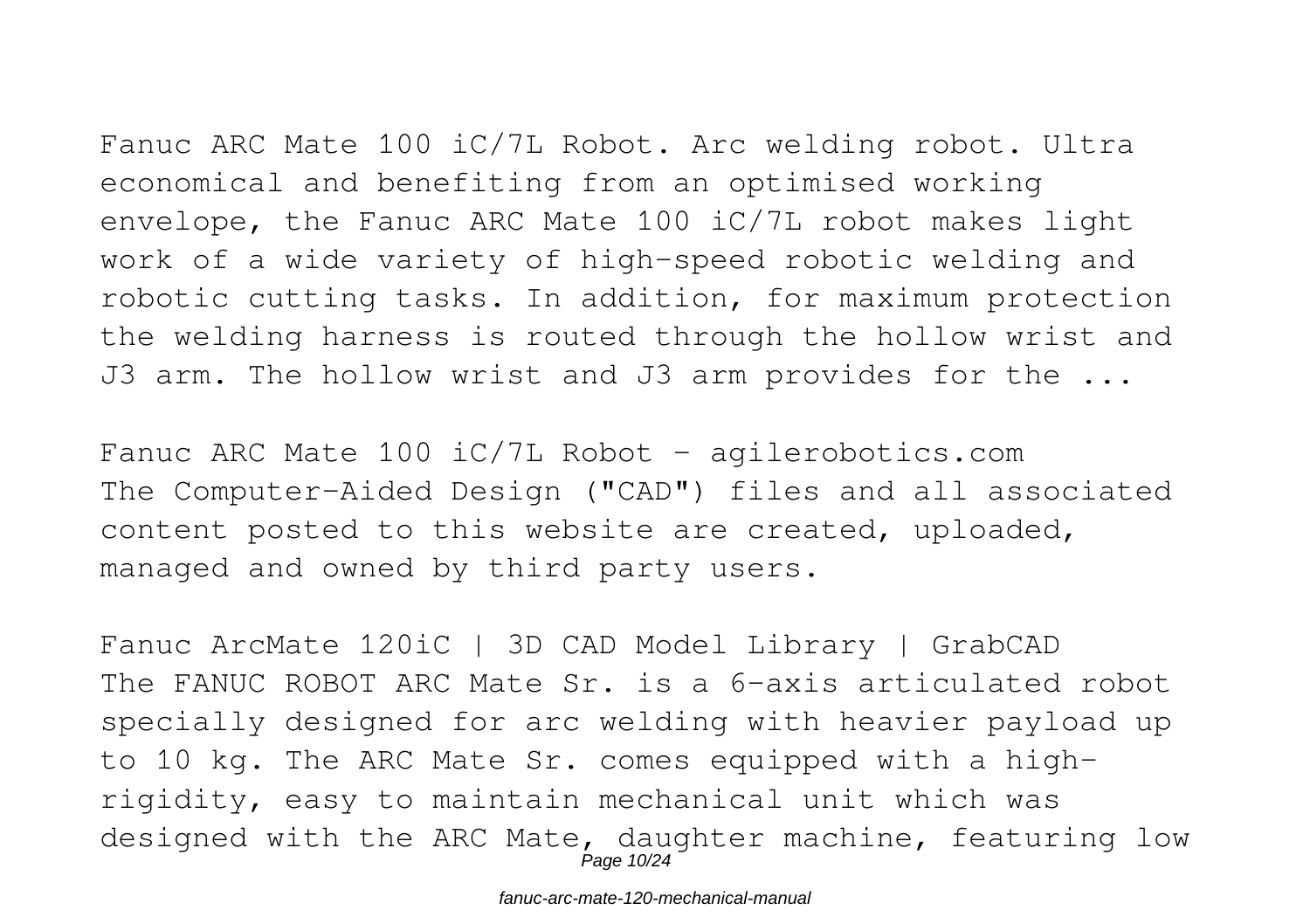cost, high performance together. It is controlled by the newly developed R-G2 controller with the digital servo ...

*FANUC ARC Mate 120iB - RobotWorx - Industrial Robot ...*

*Available in both standard and long-arm versions, FANUC Robotics' ARC Mate 120irobot sets the standard in robotic arc welding. Easy-to-use TorchMate II software allows users to redefine the tool center point (TCP) of a welding torch that has become damaged or worn. Process I/O DI/DO: 40 points and analog in/output (welding interface).*

*Technical Data An ideal all-round welding robot, the ARC Mate 120iD's slim articulated design means it excels at welding in narrow jigs. It features a new drive train for significantly higher axis speeds and, thanks to its high rigidity, boasts a repeatability of ± 0.02 mm.*

*FANUC Robot ARC Mate 100iC / 120iC is the cables integrated arc welding robot. ARC Mate 100● iC Standard type, short arm type (12S), long arm type (7L) and ARC Mate 120iC Standard type, long arm type (12L) are available for various application adaptations.*

Page 11/24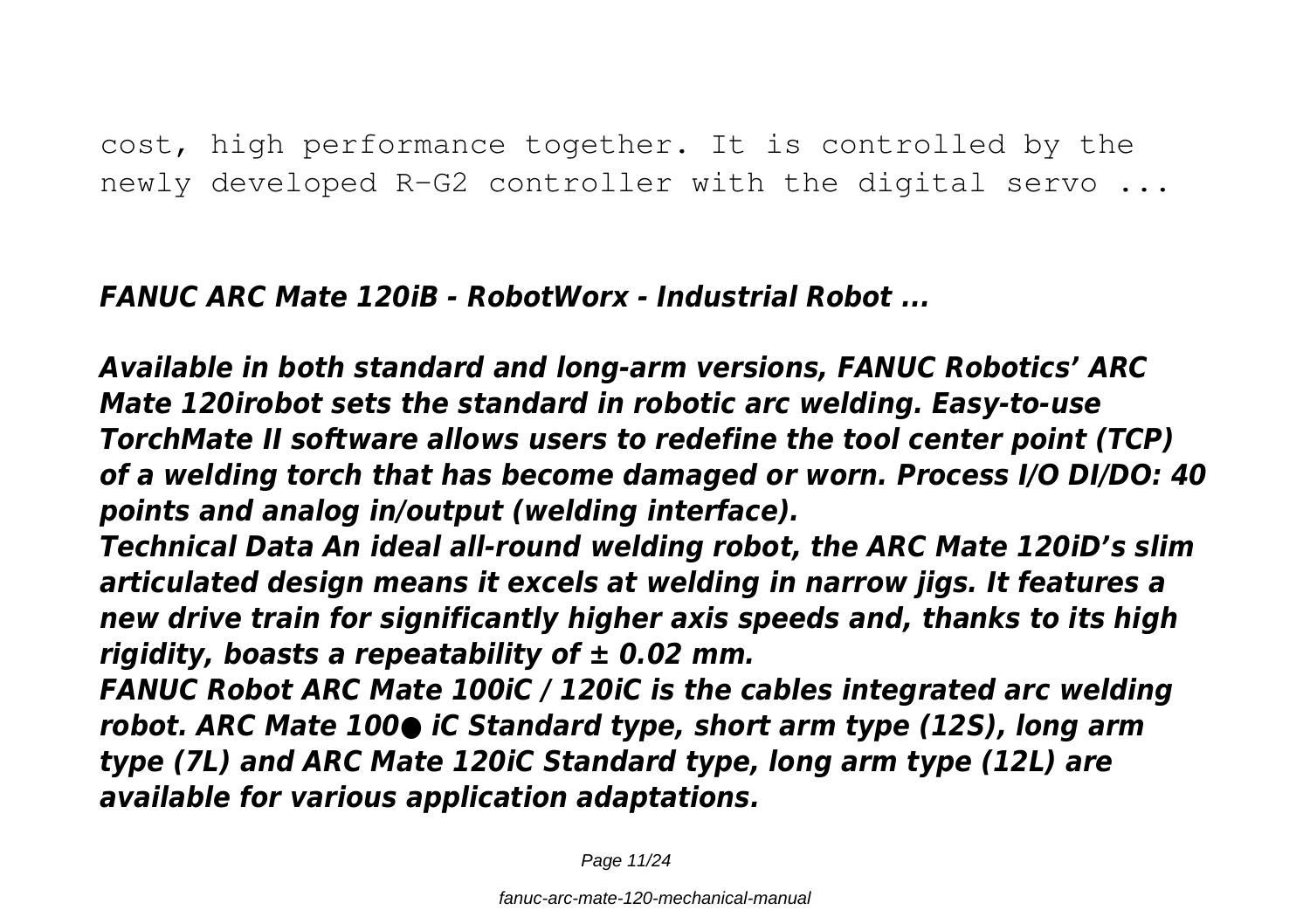FANUC has added and launched ARC Mate 120 i D, an arc welding robot with integrated cables, as an extension to the highly regarded ARC Mate 100 i D series. The new model has a larger payload and motion range. This is an arc welding robot with a payload of 25 kg and a reach of 1.8 m.

Basic Description The ARC Mate 120iB series is a six- axis, modular construction, electric servo-driven family of robots designed for precise, high-speed welding and cutting. Based on their simple and reliable construction, the ARC Mate 120iB and ARC Mate 120iB/10L provide accurate and consistent path performance necessary for welding and cutting. ARC Mate 120iD - FANUC | The Factory Automation Company

Welding a Go-Kart Frame with FANUC's ARC Mate 120iC Arc Welding Robot Fanuc Arc Mate 120iBE Robotic Welding System on Sliding Track FANUC ARC MATE 120iC ROBOT WITH R30iA CONTROLLER AT EUROBOTS Fanuc ArcMate 120iB/10L

Fanuc ArcMate 120iL Robot*Fanuc Arcmate 120ic welding aluminum Two Fanuc ArcMate 120iC/12L-R30iB Welding* **FANUC ArcMate 120iC Series** Fanuc ARC Mate 120iC *FANUC ArcMate 120iL Welding Robot Arm*

Two Fanuc ArcMate 120 iC Robots Welding*FANUC M-10i A and Arc Mate 100iC Robots Demonstrate Coordinated Motion on a Basketball Robotic Welder Making its own Welding Table Car Factory - Kia Sportage factory production line Motoman TIG welding robot with MotoSense vision system Fanuc Welding Robot Programming Circles* Self programming robot welding How 6-Axis Industrial Robots Work **FANUC High Speed Bin Picking with 3D Area** Page 12/24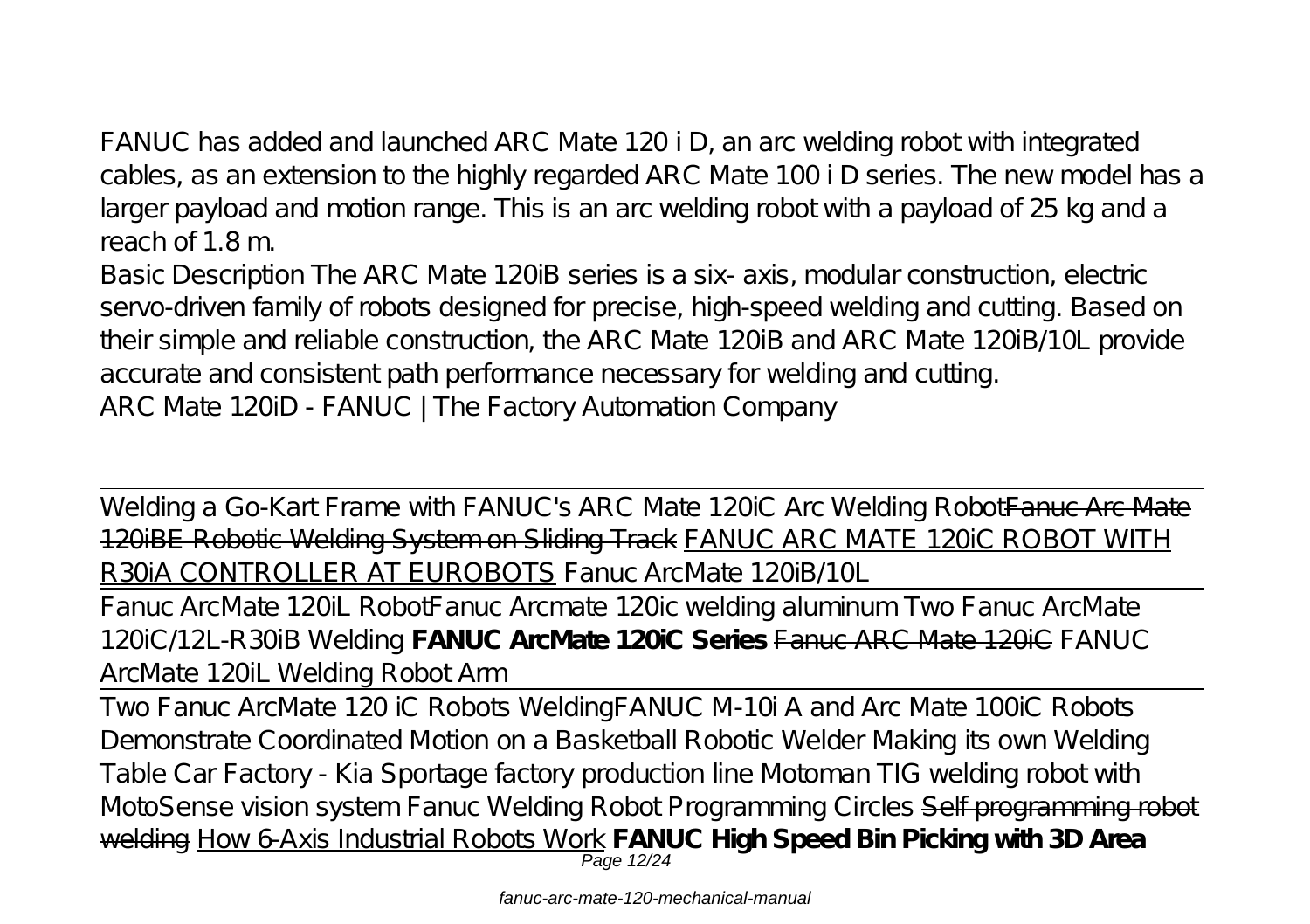**Sensor FANUC Teach Pendant programming demo - Rectangle with rounded corners** *New FANUC M-2000iA/1700L Robot Lifts Corvette Demonstrating Long Reach \u0026 Heavy Payload How To Program A Welding Robot* Lincoln Electric System 35 - FANUC ARC Mate 120iB/10L - R-30iA FANUC ARC Mate 120ic Welding Cell Fanuc Arcmate 120ib on 26' Rail Fanuc ArcMate 120iB 10L Welding Robot Used Tec Weld Automation / FanucRobot Fanuc ARC Mate 120iB 10L Welding Cell for Sale Fanuc Arcmate 120i Robot welding *FANUC ArcMate 120 RJ3 Robot Arm* Robot spawalniczy - Welding robot - Schweiß roboter - FANUC **ARC MATE 120iB10L** Fanuc Arc Mate 120 Mechanical The ARC Mate 120iC series is a six-axis, modular construction, electric servo-driven family of

robots designed for precise, high-speed welding and cutting. Based on its simple and reliable construction, the ARC Mate 120iC and ARC Mate 120iC /10L provide accurate and consistent path performance.

ARC Mate 120 iC & 120iC/10L - FANUC America

ARC Mate 12 0i D/12L Speed, accuracy and maximum access Designed specifically for welding applications, this model features outstanding axis speeds and ultimate precision within its class. The highly versatile robot can weld large parts thanks to its very long horizontal stroke.

FANUC welding robot ARC Mate 120iD /12L - Speed, accuracy ...

An ideal all-round welding robot, the ARC Mate 12 0 i D's slim articulated design means it excels at welding in narrow jigs. It features a new drive train for significantly higher axis speeds Page 13/24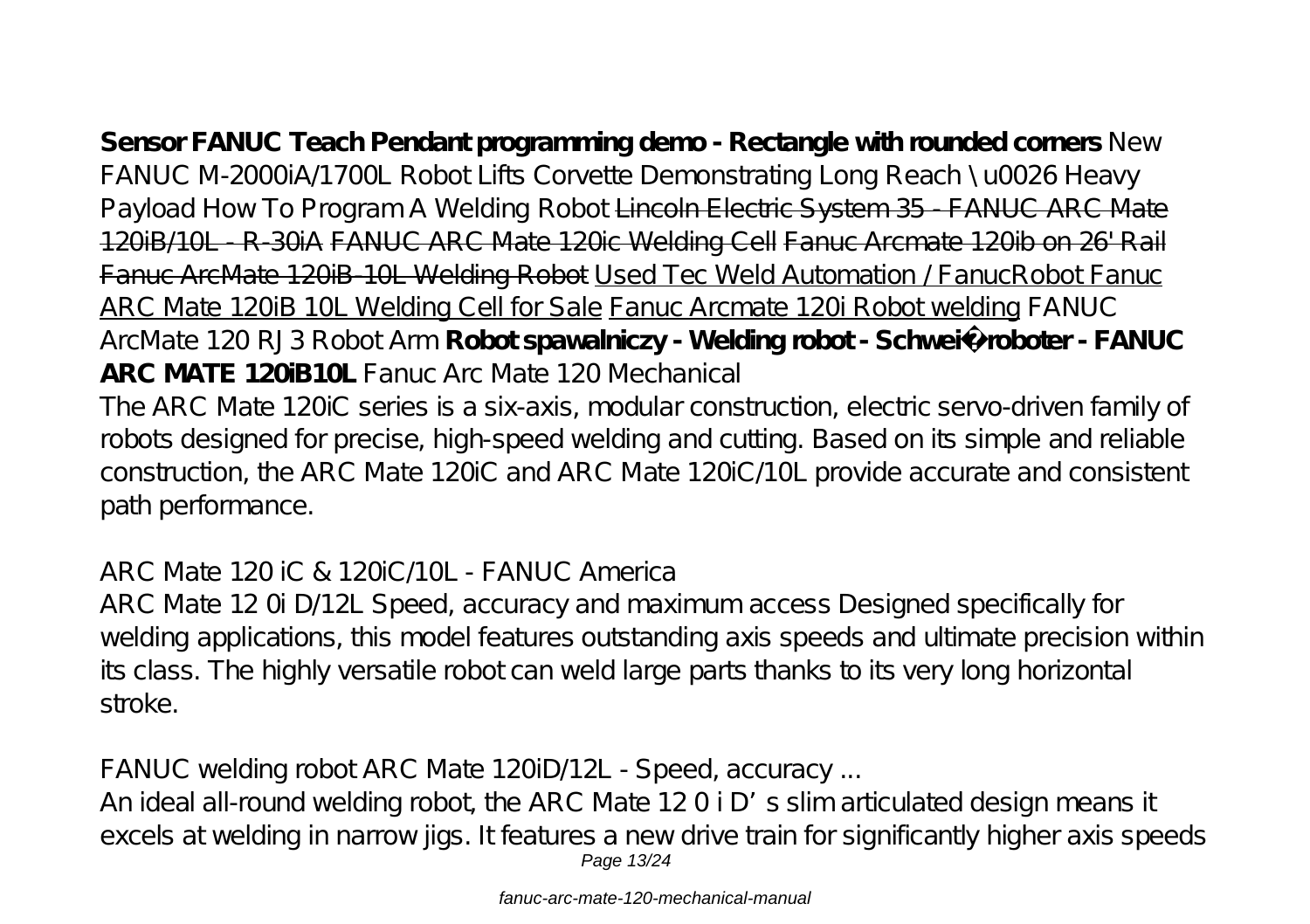and, thanks to its high rigidity, boasts a repeatability of  $\pm$  0.02 mm. For maximum operating flexibility, it has a large working envelope and can reach in very close to its own base. By combining FANUC ...

ARC Mate 120iD - FANUC | The Factory Automation Company FANUC has added and launched ARC Mate 120 i D, an arc welding robot with integrated cables, as an extension to the highly regarded ARC Mate 100 i D series. The new model has a larger payload and motion range. This is an arc welding robot with a payload of 25 kg and a reach of 1.8 m.

FANUC Robot ARC Mate 120iD - New Products - Products ...

The Arc mate 120ic is available in the FANUC R-30ia and FANUC R30ib controllers. The mechanical unit part number for this robot arm is A05B-1222-B201. While similar to its predecessor the Arc Mate 120ib, this Arc Mate has a hollow wrist allowing for an internal cables, creating greater flexibility, durability and motion range than older robots.

FANUC Arc Mate 120iC - Robots Done Right

Technical Data An ideal all-round welding robot, the ARC Mate 120iD's slim articulated design means it excels at welding in narrow jigs. It features a new drive train for significantly higher axis speeds and, thanks to its high rigidity, boasts a repeatability of  $\pm$  0.02 mm.

ARC Mate 120iD - FANUC - FANUC Deutschland GmbH Page 14/24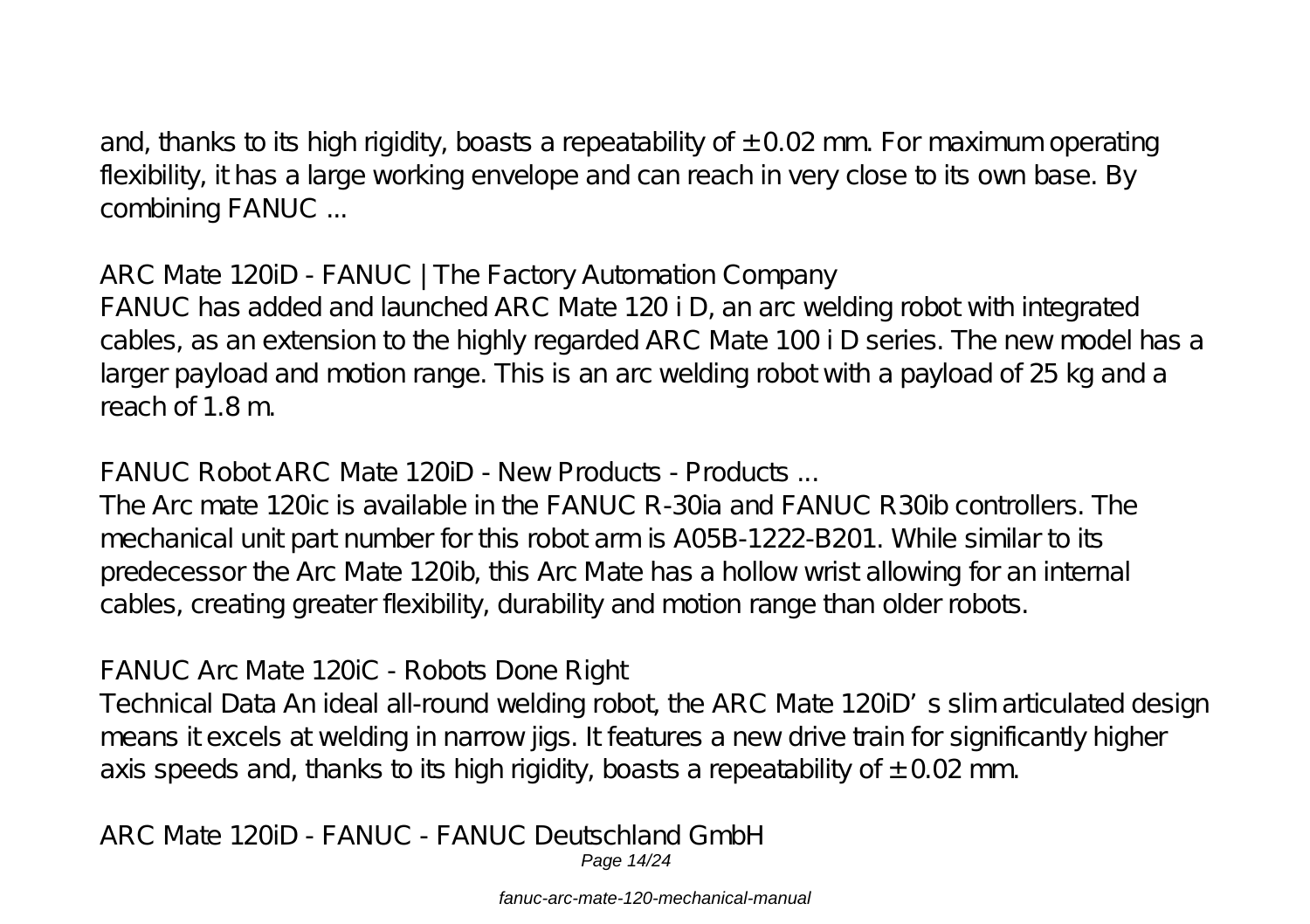Basic Description The ARC Mate 120iB series is a six- axis, modular construction, electric servo-driven family of robots designed for precise, high-speed welding and cutting. Based on their simple and reliable construction, the ARC Mate 120iB and ARC Mate 120iB/10L provide accurate and consistent path performance necessary for welding and cutting.

ARC Mate iB&120iB/10L - Robotics Research

The FANUC ARC Mate 120iB uses the FANUC RJ3iB controller and has a user-friendly teach pendant, making training easier. The system has the ability to be equipped with an air-cooled welding torch, ArcLink interface, safety holder and wire feeder. RobotWorx also offers a wide variety of used robots, including the reconditioned ARC Mate 120iB.

FANUC ARC Mate 120iB - RobotWorx - Industrial Robot ...

FANUC America offers its experienced team to help solve the most complex automation challenges for any size business. Contact Us . ARC Mate FIND YOUR IDEAL ROBOT FOR EVERY FACTORY AUTOMATION NEED. 6 Robots found. ARC Mate 100iD. Payload:12 Kg. Axes:6; Reach:1441 mm. ARC Mate 100iD. Payload 12 Kg. Reach 1441 mm. Axes 6 Controlled Axes: 6: Product Information; MaxLoad Capacity At Wrist [kg] 12 ...

FANUC America Industrial Robots ARC Mate

Available in both standard and long-arm versions, FANUC Robotics' ARC Mate 120irobot sets the standard in robotic arc welding. Easy-to-use TorchMate II software allows users to redefine the tool center point (TCP) of a welding torch that has become damaged or worn. Process I/O Page 15/24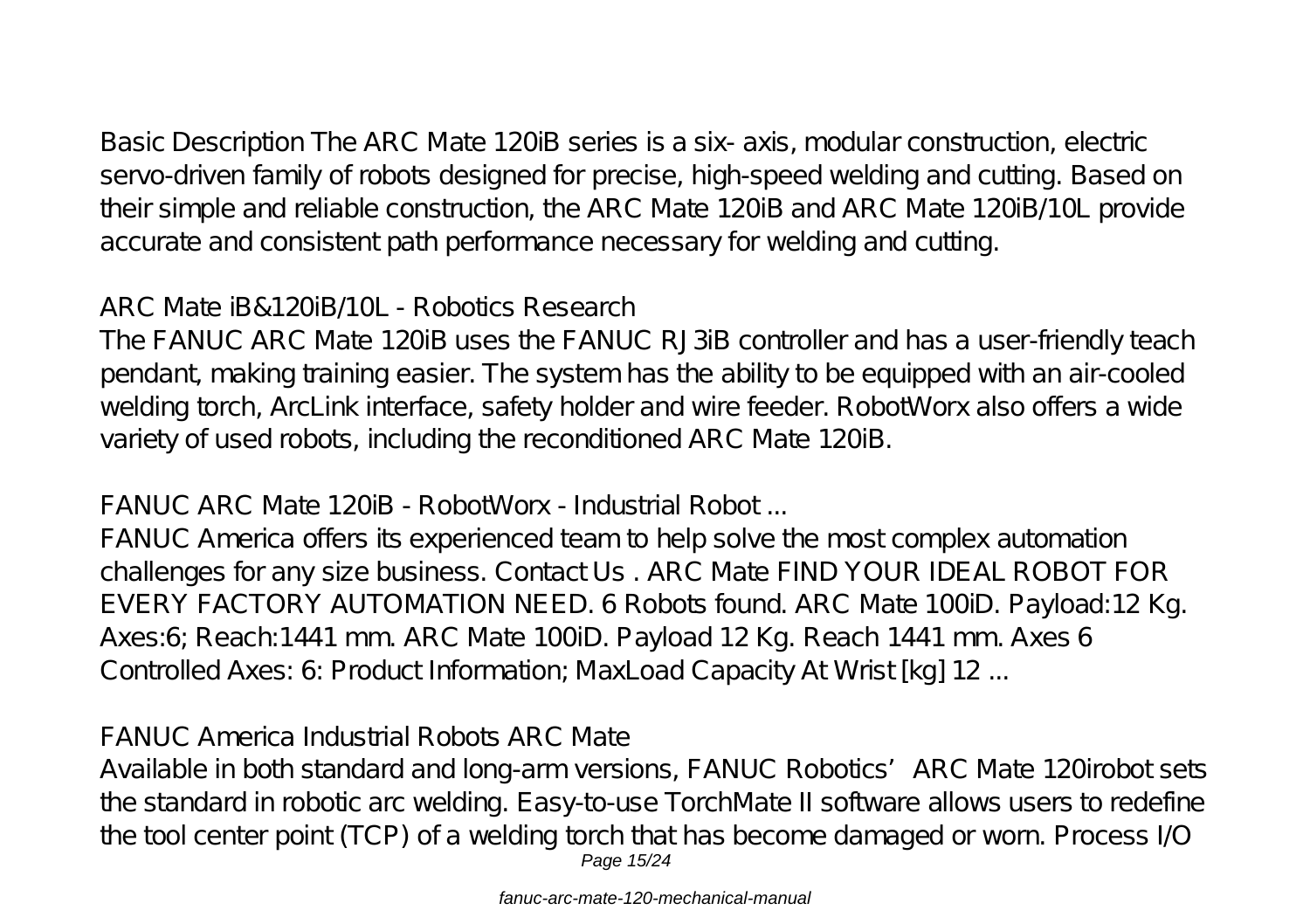DI/DO: 40 points and analog in/output (welding interface).

ArcTool - FANUC Robotics

The FANUC ARC Mate 120iC is a high-speed arc welding and cutting, six-axis industrial robot. Longer reach and payload than its predecessors increase the work envelope and payload capacity make the FANUC Arc Mate 120iC an ideal welding robot for any automated manufacturing floor.

FANUC ARC Mate 120iC - RobotWorx - Industrial Robot ...

The FANUC Arc Mate 120iC/10L is a longer reach industrial robot designed for welding automation, robotic laser cutting, and robotic plasma welding. The FANUC 120iC10L is used in many arc welding scenarios due to extended reach of 2009MM.

FANUC Arc Mate 120ic/10L - Robots Done Right

FANUC Robot ARC Mate 100iC / 120iC is the cables integrated arc welding robot. ARC Mate 100 iC Standard type, short arm type (12S), long arm type (7L) and ARC Mate 120iC Standard type, long arm type (12L) are available for various application adaptations.

FANUC Robot ARC Mate 100iC/120iC

Designed for precise, high-speed robotic welding and robotic cutting on heavier workpieces, the 6 axis Fanuc ARC Mate 120iC robot has the strength to increase your efficiency on any number of welding, soldering and cutting tasks. In addition, for maximum protection the Page 16/24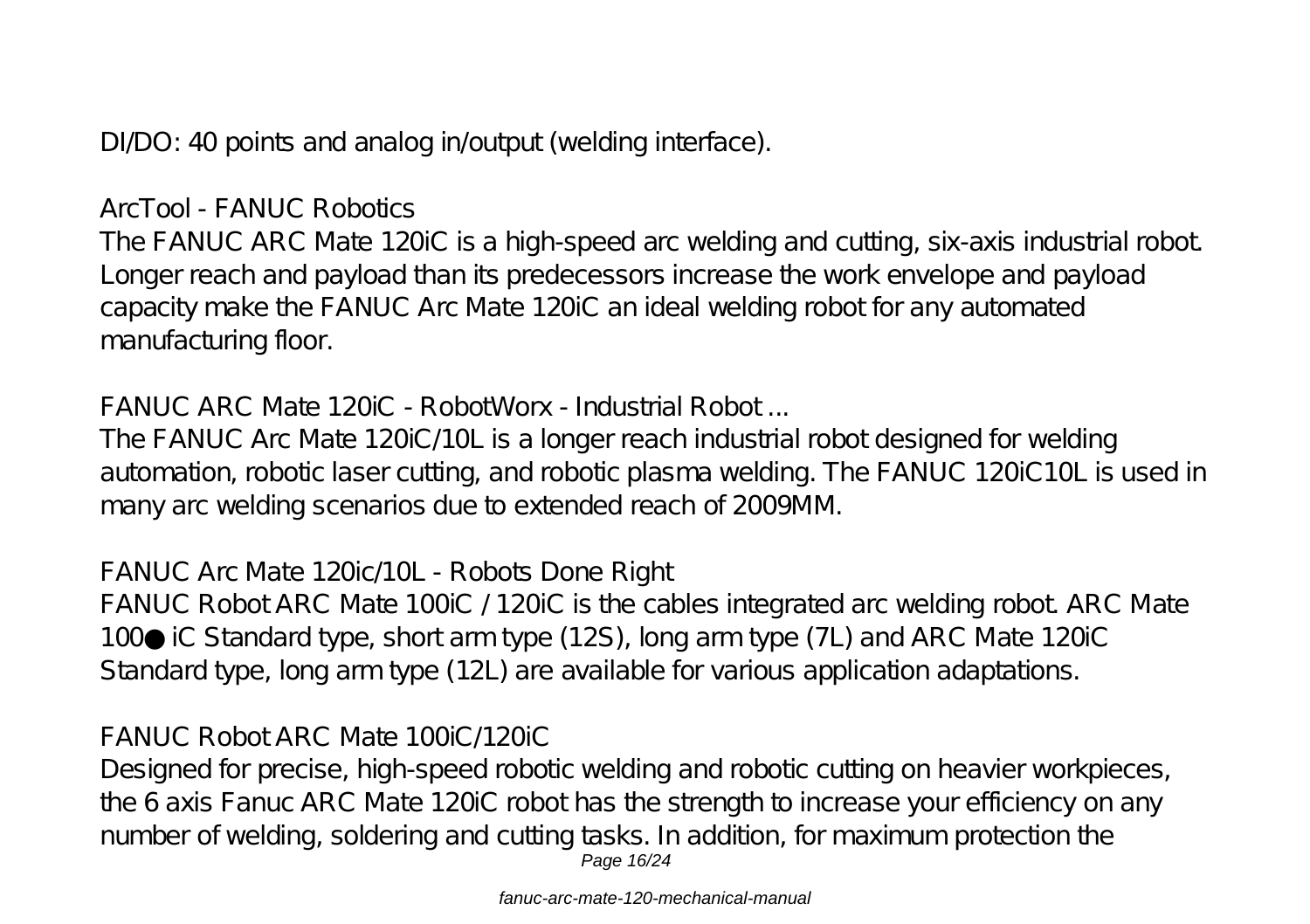welding harness is routed through the hollow wrist and J3 arm.

Fanuc ARC Mate 120iC Robot - Agile Robotic S

Fanuc's (Fuji Automatic Numerical Control) Arcmate 120iB-10L is an electric servo-driven robot designed for precise, high-speed welding and cutting. This compact and versatile robot features a 1667mm reach and 10kg load capacity, with mounting options ranging from floor to ceiling, angle or wall. Find additional Fanuc robot models for sale on our

iGAM - Arcmate 120iB-10L Fanuc Robot w/ RJ3iB Controller The Computer-Aided Design ("CAD") files and all associated content posted to this website are created, uploaded, managed and owned by third party users.

Arc mate 120 Fanuc | 3D CAD Model Library | GrabCAD Fanuc Arc Mate 120 Mechanical Manual FANUC ARC Mate 120 RJ-2 Controller The FANUC ARC Mate 120 robot is engineered for maximum reliability in a variety of welding fanuc manual fanuc series oi-model c - slideshare Oct 30, 2011 Transcript of "Fanuc manual fanuc series oimodel c" 638 D.4 MANUAL SETTING 2

Download PDF Manual Free Fanuc Rj 2 Mechanical Manual pdf Fanuc ARC Mate 100 iC/7L Robot. Arc welding robot. Ultra economical and benefiting from an optimised working envelope, the Fanuc ARC Mate 100 iC/7L robot makes light work of a wide variety of high-speed robotic welding and robotic cutting tasks. In addition, for maximum Page 17/24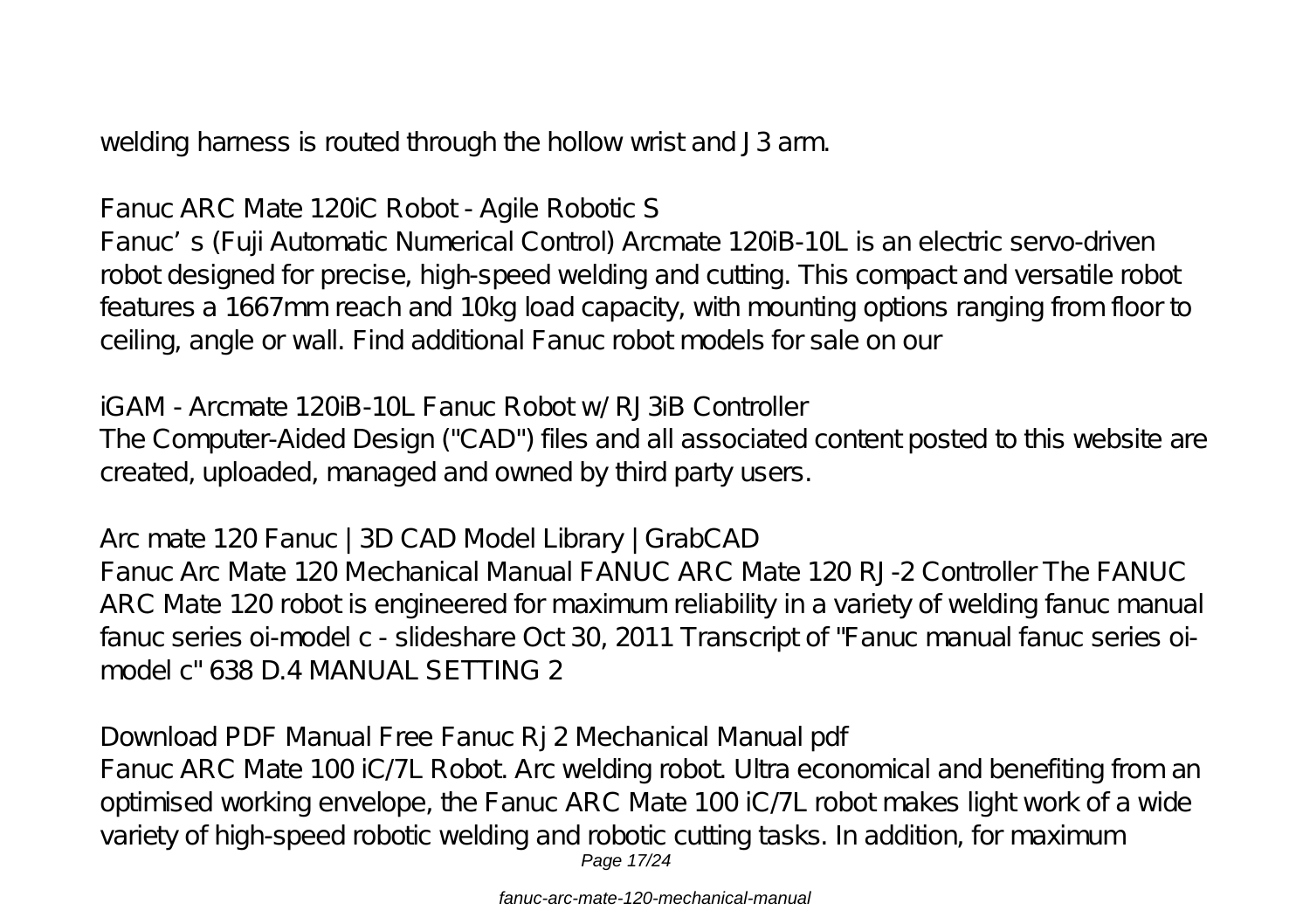protection the welding harness is routed through the hollow wrist and J3 arm. The hollow wrist and J3 arm provides for the ...

Fanuc ARC Mate 100 iC/7L Robot - agilerobotics.com

The Computer-Aided Design ("CAD") files and all associated content posted to this website are created, uploaded, managed and owned by third party users.

Fanuc ArcMate 120iC | 3D CAD Model Library | GrabCAD

The FANUC ROBOT ARC Mate Sr. is a 6-axis articulated robot specially designed for arc welding with heavier payload up to 10 kg. The ARC Mate Sr. comes equipped with a highrigidity, easy to maintain mechanical unit which was designed with the ARC Mate, daughter machine, featuring low cost, high performance together. It is controlled by the newly developed R-G2 controller with the digital servo ...

The Arc mate 120ic is available in the FANUC R-30ia and FANUC R30ib controllers. The mechanical unit part number for this robot arm is A05B-1222-B201. While similar to its predecessor the Arc Mate 120ib, this Arc Mate has a hollow wrist allowing for an internal cables, creating greater flexibility, durability and motion range than older robots.

### Fanuc Arc Mate 120 Mechanical Manual FANUC ARC Mate 120 Page 18/24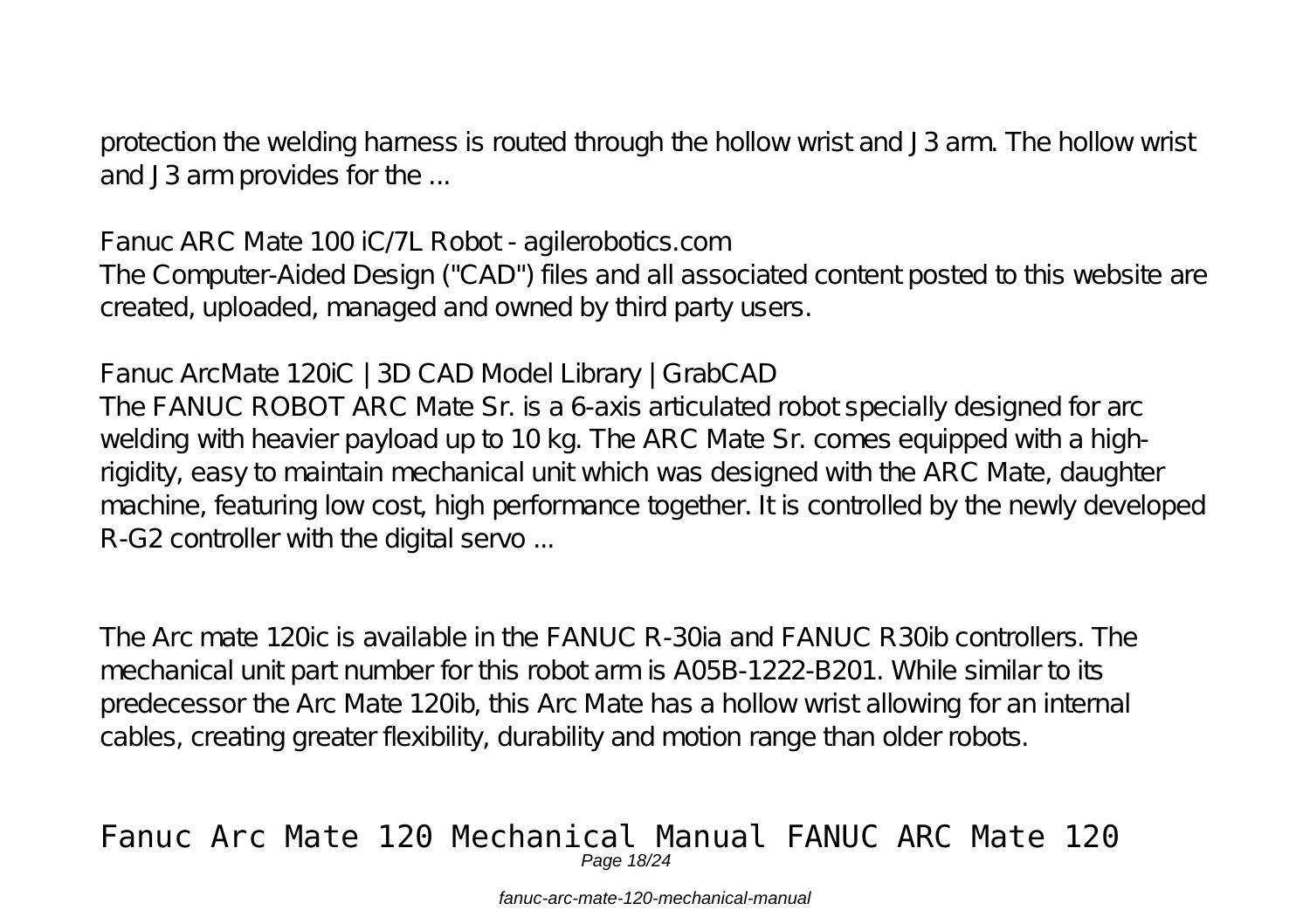RJ-2 Controller The FANUC ARC Mate 120 robot is engineered for maximum reliability in a variety of welding fanuc manual fanuc series oi-model c - slideshare Oct 30, 2011 Transcript of "Fanuc manual fanuc series oi-model c" 638 D.4 MANUAL SETTING 2

ArcTool - FANUC Robotics

iGAM - Arcmate 120iB-10L Fanuc Robot w/ RJ3iB Controller ARC Mate 12 0i D/12L Speed, accuracy and maximum access Designed specifically for welding applications, this model features outstanding axis speeds and ultimate precision within its class. The highly versatile robot can weld large parts thanks to its very long horizontal stroke. FANUC welding robot ARC Mate 120iD/12L - Speed, accuracy ...

## **FANUC Robot ARC Mate 100iC/120iC Fanuc ARC Mate 120iC Robot - Agile Robotic S**

Page 19/24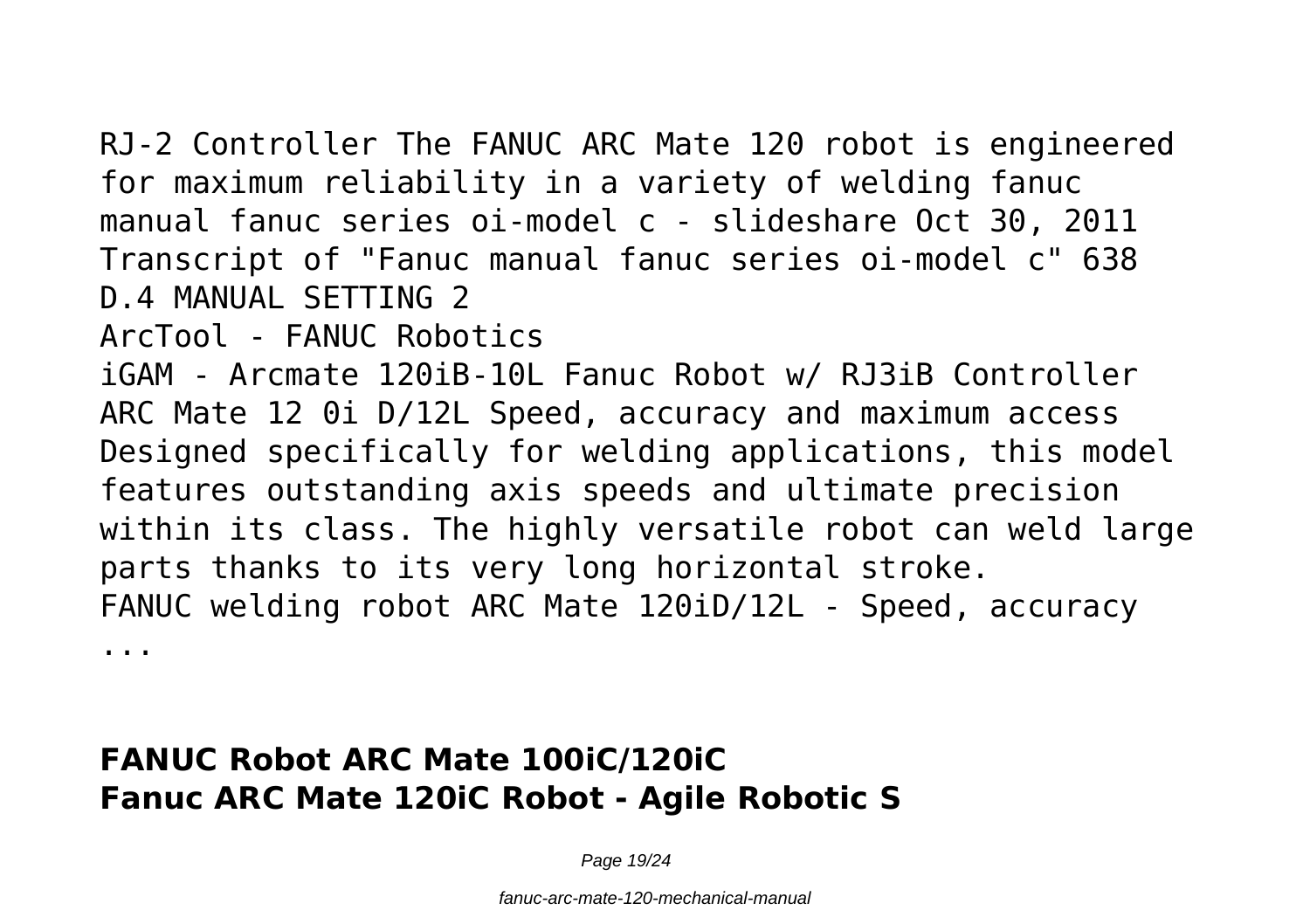**Welding a Go-Kart Frame with FANUC's ARC Mate 120iC Arc Welding RobotFanuc Arc Mate 120iBE Robotic Welding System on Sliding Track FANUC ARC MATE 120iC ROBOT WITH R30iA CONTROLLER AT EUROBOTS Fanuc ArcMate 120iB/10L** 

**Fanuc ArcMate 120iL Robot***Fanuc Arcmate 120ic welding aluminum Two Fanuc ArcMate 120iC/12L-R30iB Welding* **FANUC ArcMate 120iC Series Fanuc ARC Mate 120iC** *FANUC ArcMate 120iL Welding Robot Arm*

**Two Fanuc ArcMate 120 iC Robots Welding***FANUC M-10i A and Arc Mate 100iC Robots Demonstrate Coordinated Motion on a Basketball Robotic Welder Making its own Welding Table Car Factory - Kia Sportage factory production line Motoman TIG welding robot with MotoSense vision system Fanuc Welding Robot Programming Circles* **Self programming robot welding How 6-Axis Industrial Robots Work FANUC High Speed Bin Picking with 3D Area Sensor FANUC Teach Pendant programming demo - Rectangle with rounded corners** *New FANUC M-2000iA/1700L Robot Lifts Corvette Demonstrating*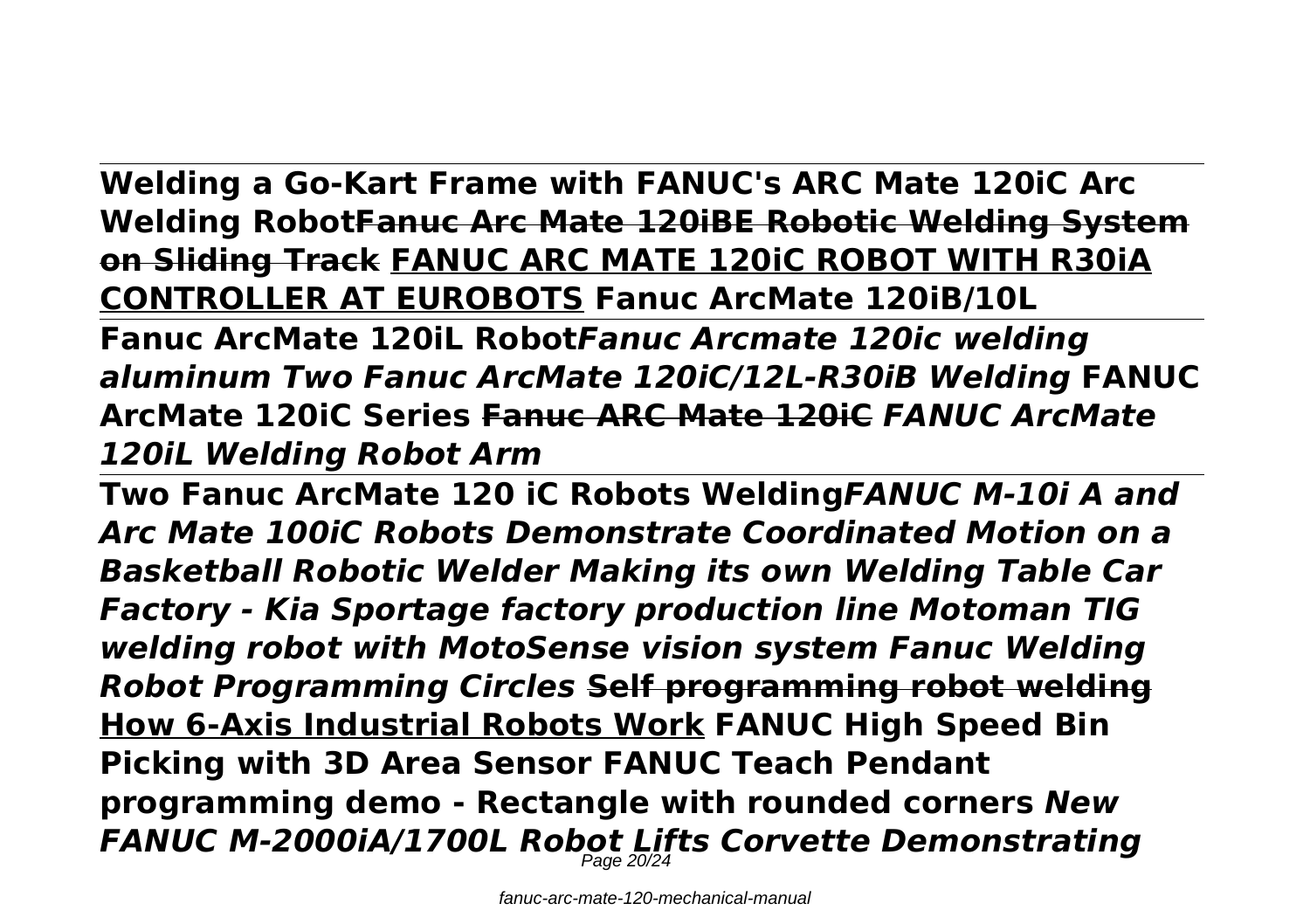*Long Reach \u0026 Heavy Payload How To Program A Welding Robot* **Lincoln Electric System 35 - FANUC ARC Mate 120iB/10L - R-30iA FANUC ARC Mate 120ic Welding Cell Fanuc Arcmate 120ib on 26' Rail Fanuc ArcMate 120iB-10L Welding Robot Used Tec Weld Automation / FanucRobot Fanuc ARC Mate 120iB 10L Welding Cell for Sale Fanuc Arcmate 120i Robot welding** *FANUC ArcMate 120 RJ3 Robot Arm* **Robot spawalniczy - Welding robot - Schweißroboter - FANUC ARC MATE 120iB10L Fanuc Arc Mate 120 Mechanical**

**Download PDF Manual Free Fanuc Rj 2 Mechanical Manual pdf** 

Designed for precise, high-speed robotic welding and robotic cutting on heavier workpieces, the 6 axis Fanuc ARC Mate 120iC robot has the strength to increase your efficiency on any number of welding, soldering and cutting tasks. In addition, for maximum protection the welding harness is routed through the hollow wrist and J3 arm. FANUC Arc Mate 120iC - Robots Done Right FANUC America offers its experienced team to help solve the most complex automation challenges for any size business. Contact Us . ARC Mate FIND YOUR

Page 21/24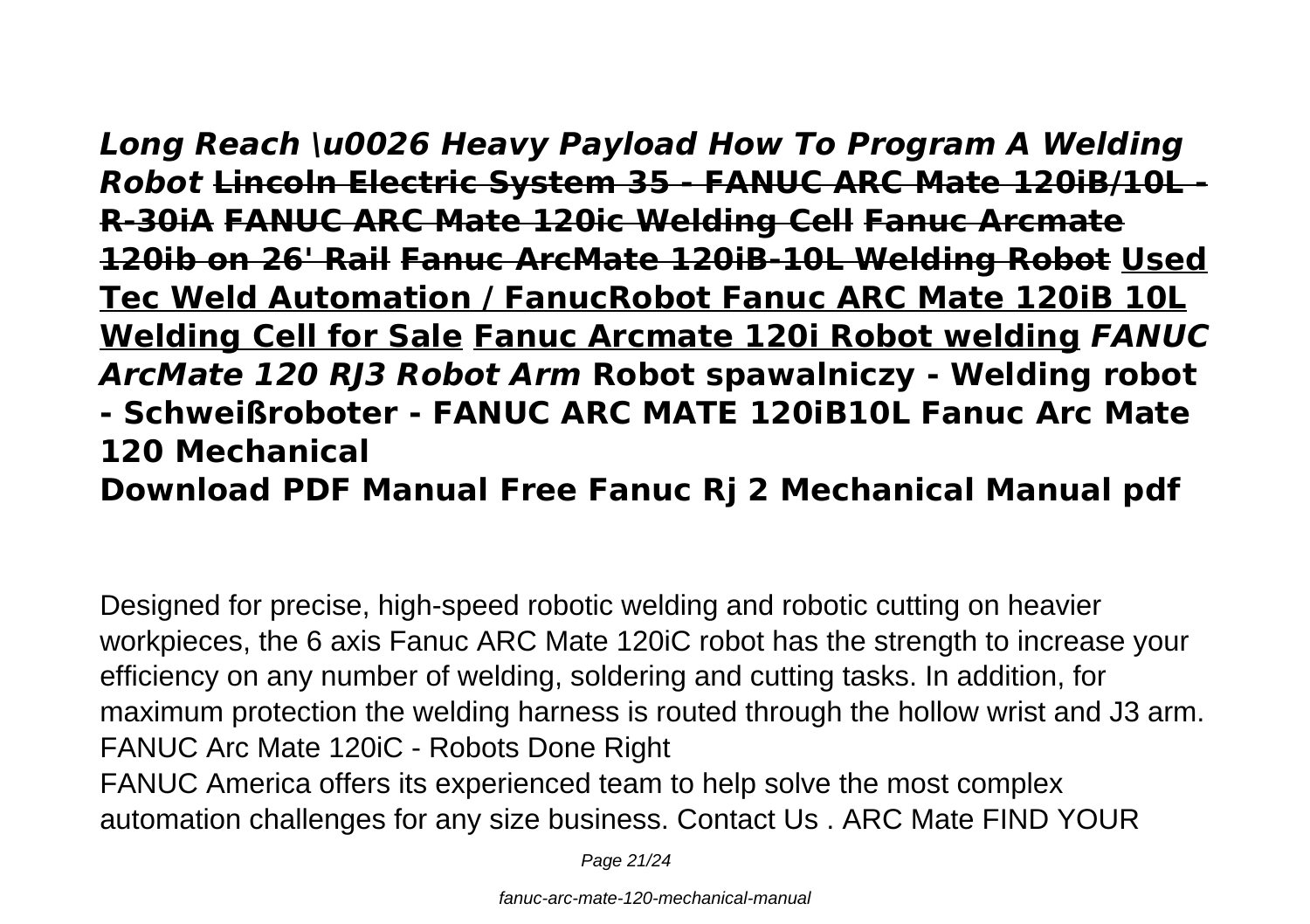IDEAL ROBOT FOR EVERY FACTORY AUTOMATION NEED. 6 Robots found. ARC Mate 100iD. Payload:12 Kg. Axes:6; Reach:1441 mm. ARC Mate 100iD. Payload 12 Kg. Reach 1441 mm. Axes 6 Controlled Axes: 6: Product Information; MaxLoad Capacity At Wrist [kg] 12 ...

The FANUC ROBOT ARC Mate Sr. is a 6-axis articulated robot specially designed for arc welding with heavier payload up to 10 kg. The ARC Mate Sr. comes equipped with a high-rigidity, easy to maintain mechanical unit which was designed with the ARC Mate, daughter machine, featuring low cost, high performance together. It is controlled by the newly developed R-G2 controller with the digital servo ...

FANUC America Industrial Robots ARC Mate

Fanuc's (Fuji Automatic Numerical Control) Arcmate 120iB-10L is an electric servo-driven robot designed for precise, high-speed welding and cutting. This compact and versatile robot features a 1667mm reach and 10kg load capacity, with mounting options ranging from floor to ceiling, angle or wall. Find additional Fanuc robot models for sale on our

Fanuc ArcMate 120iC | 3D CAD Model Library | GrabCAD The ARC Mate 120iC series is a six-axis, modular construction, electric

Page 22/24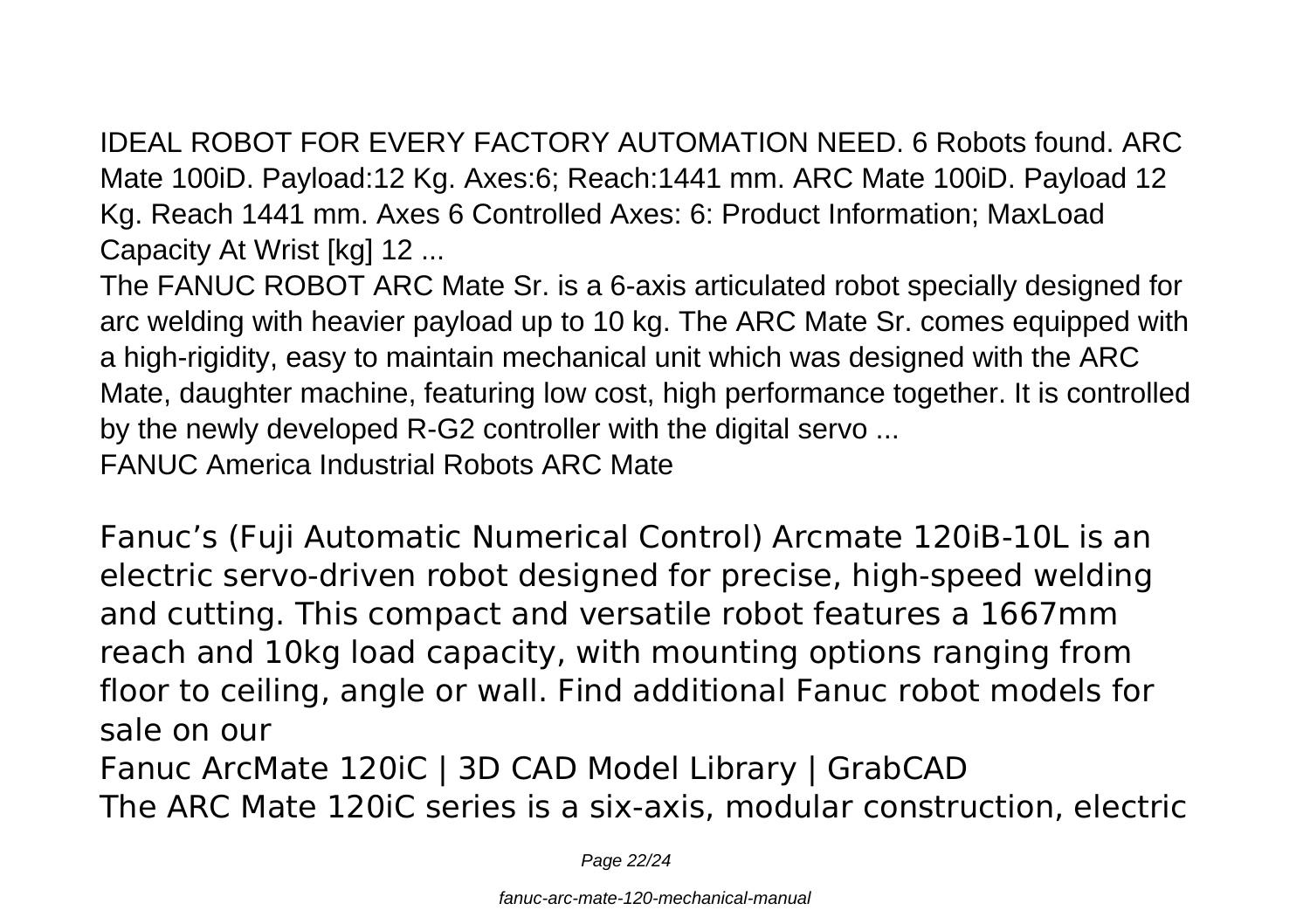servo-driven family of robots designed for precise, high-speed welding and cutting. Based on its simple and reliable construction, the ARC Mate 120iC and ARC Mate 120iC/10L provide accurate and consistent path performance.

FANUC Arc Mate 120ic/10L - Robots Done Right

The FANUC ARC Mate 120iB uses the FANUC RJ3iB controller and has a user-friendly teach pendant, making training easier. The system has the ability to be equipped with an air-cooled welding torch, ArcLink interface, safety holder and wire feeder. RobotWorx also offers a wide variety of used robots, including the reconditioned ARC Mate 120iB.

An ideal all-round welding robot, the ARC Mate 12 0 i D's slim articulated design means it excels at welding in narrow jigs. It features a new drive train for significantly higher axis speeds and, thanks to its high rigidity, boasts a repeatability of  $\pm$  0.02 mm. For maximum operating flexibility, it has a large working envelope and can reach in very close to its own base. By combining FANUC

... Arc mate 120 Fanuc | 3D CAD Model Library | GrabCAD ARC Mate 120 iC & 120iC/10L - FANUC America Fanuc ARC Mate 100 iC/7L Robot - agilerobotics.com

Page 23/24